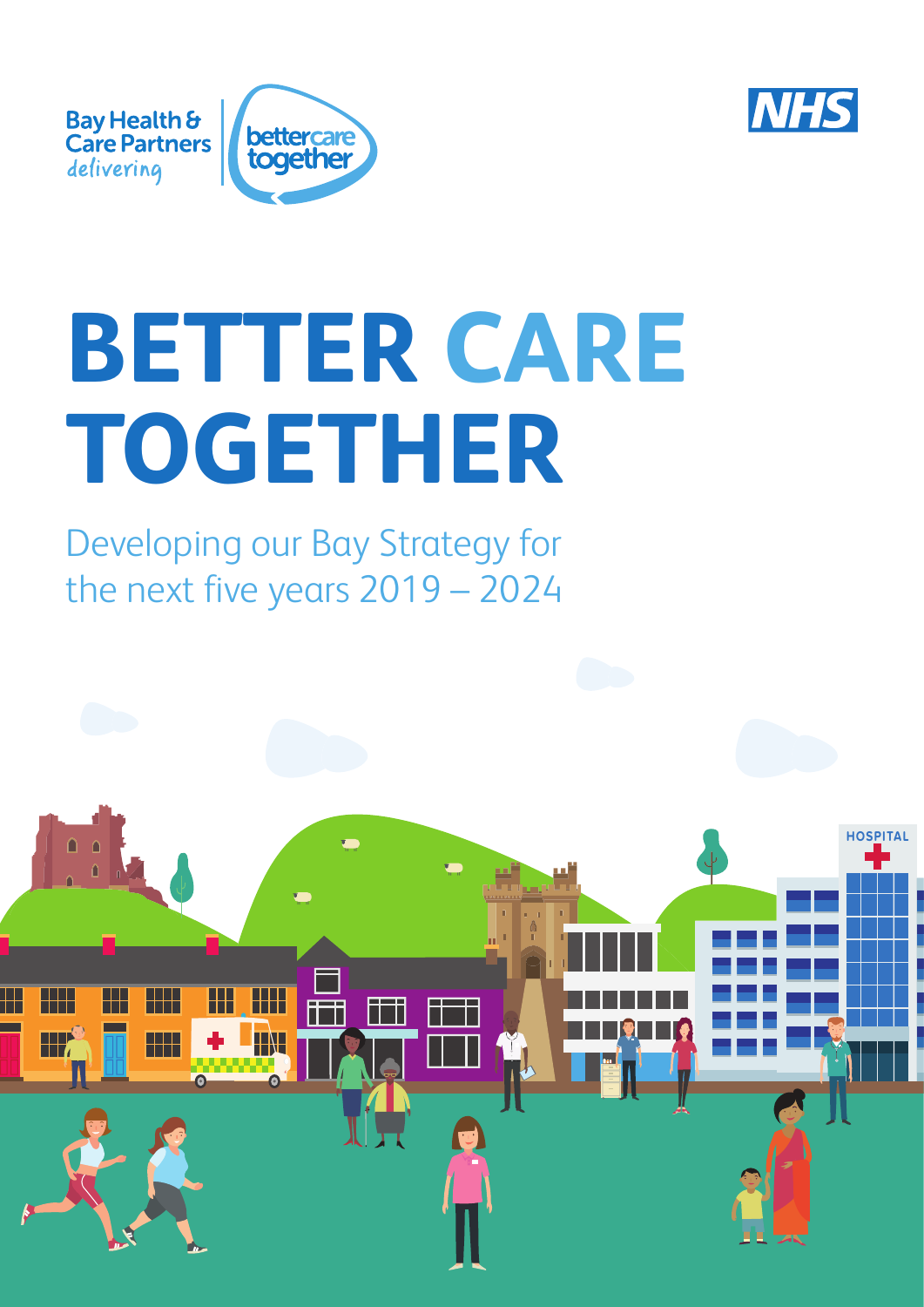# **Shaping our plans**

**Bay Health and Care Partners (the Partners) - made up of local GPs, hospitals, as well as doctors, nurses and community social care - have been working together since 2014 to deliver a plan, "[Better Care](https://www.morecambebayccg.nhs.uk/get-involved/better-care-together)  [Together](https://www.morecambebayccg.nhs.uk/get-involved/better-care-together)", to improve health and social care services across the area.** 

# **Developing our plan for the next five years**

We are now developing a five-year plan for health and social care in Morecambe Bay. We haven't worked out all the details yet and so your feedback will help us to clearly understand our priorities for the next five years and make sure we are targeting the things that are most important to you, your family and your community.

Our first step in preparing our plan is to listen to people's views and to share our challenges and the priorities we intend to work towards. We are inviting the public, patients and the wider civic community of Morecambe Bay to give their views on the effectiveness of our priorities to meet the challenges ahead.

Since 2014, Better Care Together has:

- Become part of the national Atrial Fibrillation programme: we are identifying patients on GP registers who are at risk of a stroke and would benefit from anti-coagulation medication. This will reduce strokes and prevent unnecessary hospital admissions
- Developed nine Integrated Care Communities (ICCs) around the Bay. These ICCs are integrating primary and community care (such as district nurses, social workers and physios) closer to home, particularly working with patients with complex needs and reducing the need for hospital admissions.
- Set out a population health framework and strategy and working with partners on a clear set of initiatives for the next five years,
- Developed a new frailty pathway to help to identify older people who may need earlier support (both health and social care) to maintain their independence in their own home.

More information on the work of Better Care Together is described alongside each draft priority.

We are asking for views on our next steps for the local long-term future for health and social care services in the Morecambe Bay area. This also links to **[the long-term plan for](https://www.longtermplan.nhs.uk/)  [the NHS](https://www.longtermplan.nhs.uk/)** which has set national priorities and the regional plans for the whole of **[Lancashire](https://www.healthierlsc.co.uk/about/ics)  [and South Cumbria](https://www.healthierlsc.co.uk/about/ics)**.

**We are asking for views on our next steps for the local long-term future for health and social care services in the Morecambe Bay area.**



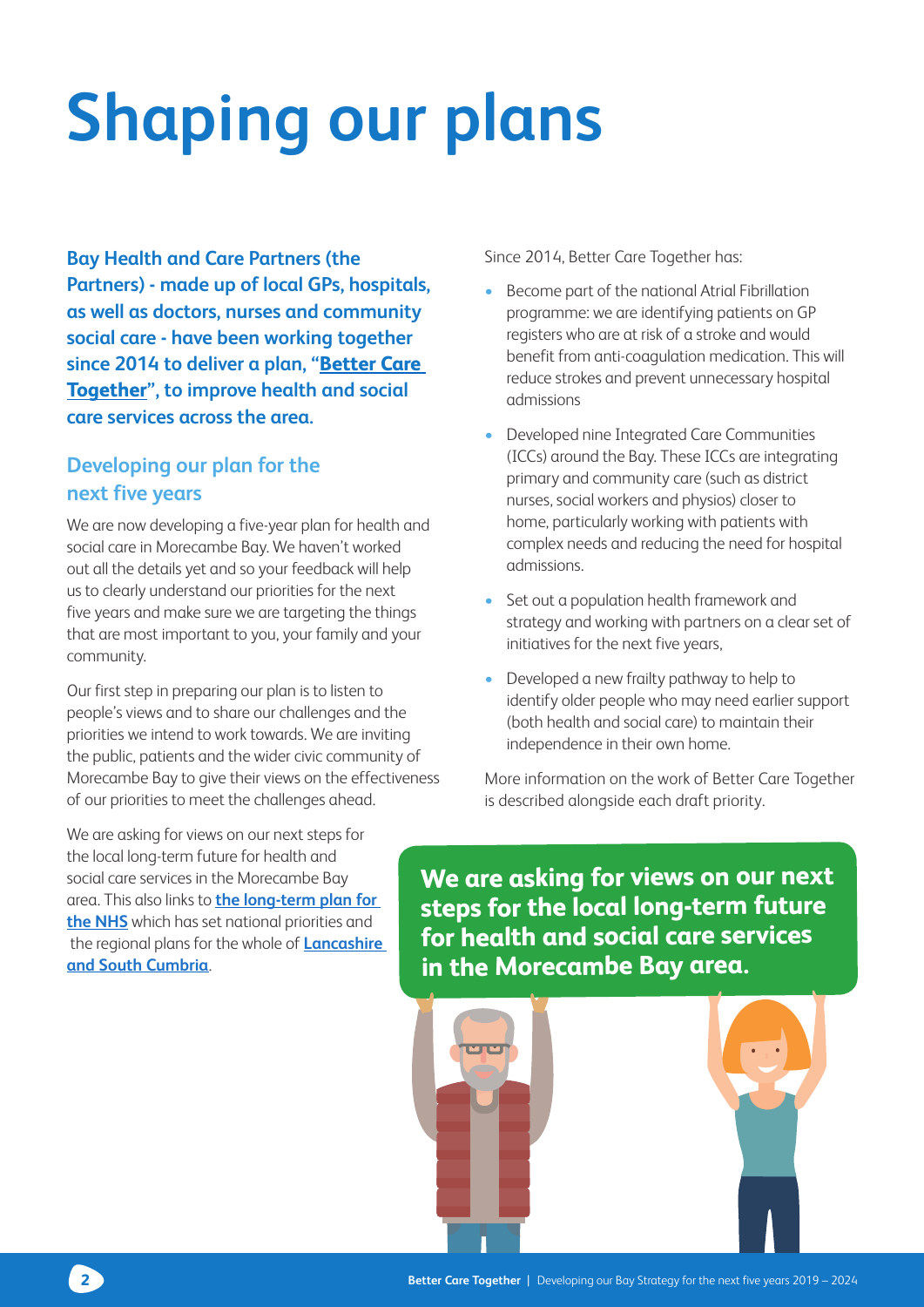# **Our vision**

**To see a network of communities across Morecambe Bay enjoying great physical, mental and emotional wellbeing, supported by a health and care system that is recognised as being as good as it gets.**

To achieve our vision, we have three goals:

- **• Better Health** we will improve population health and wellbeing and reduce health inequalities
- **• Better Care** we will improve individual outcomes, quality and experience of care
- **• Delivered Sustainably** we will create an environment for motivated, happy staff and live within our means.

Part of planning for the future includes reviewing what we already do, to make sure our services meet our goals and, if needed, to make changes now that will respond to the needs of the future.

Our review, alongside evidence gathered from a needs assessment, tells us that we have distinct challenges to overcome and we need to change now to achieve our goals in the future.

#### **Briefly, our challenges include:**

- An ageing population, which is already older than the national average,
- Many residents are living with one or more longterm condition
- We are not meeting national standards of care especially for: cancer; urgent care; routine surgery; Children and Adolescent Mental Health Services access; and anti-microbial resistance.
- The three biggest causes of premature mortality locally are cancer, cardio-vascular disease & respiratory disease and we can improve life expectancy if we take action to improve care in these areas
- We need to improve healthy living services and education for children and adults, particularly for smoking, obesity and exercise, mental wellbeing and alcohol and substance misuse. We will work locally and collaboratively on a population health approach
- Getting the right workforce, with the right skills and in buildings that are fit-for-purpose
- We need to deliver our goals for a sustainable budget.

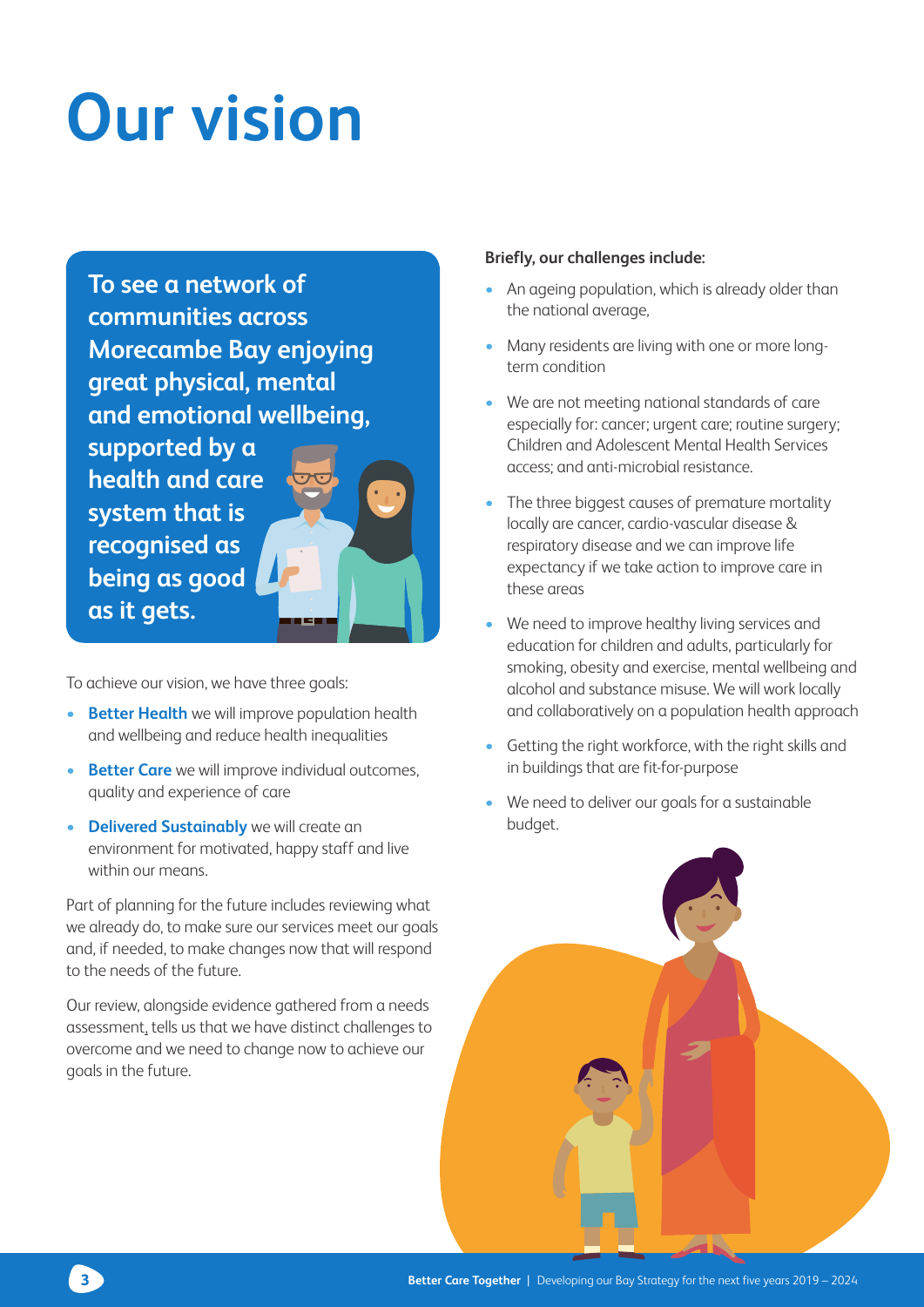# **Our draft priorities**

**Our priorities for the next five years have been developed to help us meet future health and care needs, as well as improving standards and meeting national NHS requirements. We have chosen these as our priorities because they are the areas where we can make most difference, with the resources and skills that we have.** 

# **Priorities**

**To tackle the needs we face we have created five priorities for how we will reach our goals:** 

- **1.** Taking more action on prevention and health inequalities through a **['population health'](https://www.morecambebayccg.nhs.uk/get-involved/population-health)** approach
- **2.** Further strengthen the sustainability of general practice and provide improved care through **[Integrated care](http://www.bettercaretogether.co.uk/page.aspx?PID=18&ID=19)  [communities](http://www.bettercaretogether.co.uk/page.aspx?PID=18&ID=19)** and new **[Primary Care Networks](https://www.england.nhs.uk/primary-care/primary-care-networks/)**
- **3.** Deliver care that **[will prioritise real improvements](https://www.longtermplan.nhs.uk/wp-content/uploads/2019/01/the-nhs-long-term-plan-summary.pdf)** in mental health, cancer, emergency care and planned care and **[meet national standards](https://www.longtermplan.nhs.uk/wp-content/uploads/2019/01/nhs-long-term-plan-june-2019.pdf)**
- **4.** Improve financial sustainability alongside the quality of service delivery
- **5.** Develop and deliver more integrated care locally using the new NHS infrastructure at three levels: Lancashire and South Cumbria Integrated Care System; Morecambe Bay Integrated Care Partnership; and Integrated Care Community and Primary Care Network.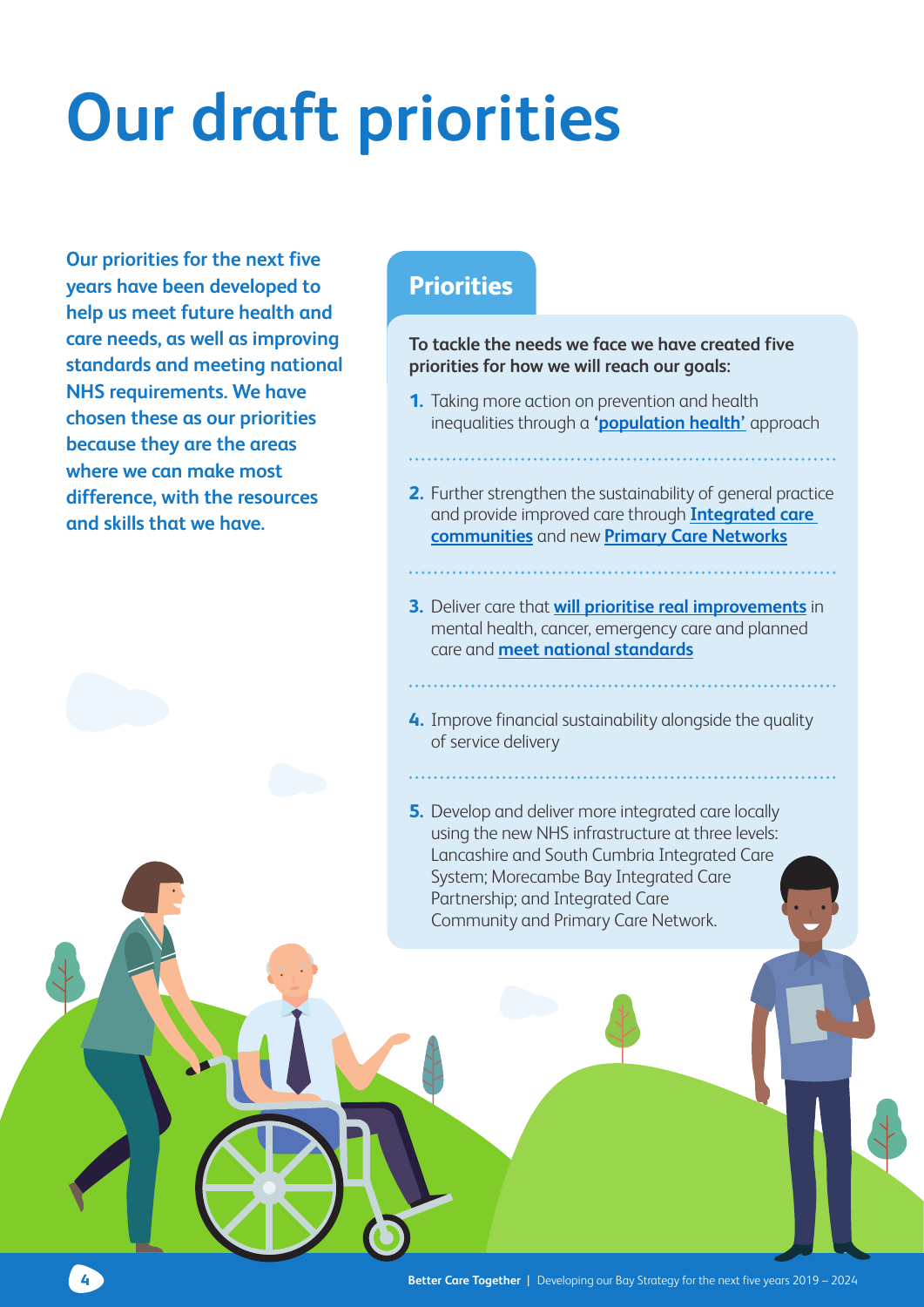# **Taking more action on prevention and health inequalities through a '[population health'](https://www.morecambebayccg.nhs.uk/get-involved/population-health) approach**

### **Why is this a priority?**

- We still have a significant challenge with health inequalities across our communities – there is a 14-16 year gap in life expectancy between wards and years spent in poor health are much higher in deprived communities
- We need to work with our communities on a population health approach, to improve healthy living for children and adults, particularly for socalled lifestyle challenges of smoking, obesity and exercise, mental wellbeing and alcohol and substance misuse
- The three biggest causes of premature mortality are cancer, cardio-vascular disease and respiratory and we can improve life expectancy if we take action to improve care in these areas
- We need to work in partnership with others to help tackle the wider determinants of poor health (e.g. housing, education, employment).

#### **What have we done so far?**

- We have set out a population health framework and strategy and working with partners on a clear set of initiatives for the next five years
- We have worked with our integrated care communities to support a number of communitybased health events, such as the Lancaster Healthfest (a four-day festival with a series of events across the city to help start conversations about health and wellbeing) and St Mary's Living Well Centre which offers a range of free activities enabling more people to enjoy a better quality of life
- We are part of the national Atrial Fibrillation programme: we are identifying patients on GP registers who are at risk of a stroke and would benefit from anti-coagulation. This will reduce strokes and unnecessary hospital admissions
- We are also developing a diabetes pathway aimed at drastically reducing the number of people with type 2 diabetes and supporting those who have diabetes to manage their own condition better.

# **What will this priority mean for me?**

It will mean health services that focus more on preventing ill health and reducing the need for people to visit hospital. Help will still be there when you need it for things like operations, or in emergencies, but we are planning more health services (for example, managing a condition that is long-lasting, such as diabetes) available to you in your community, through your GP working with nurses, or by working with pharmacists and other specialists in your community. Above all, we want to help you to take action to stay fit and well, and to feel in charge of your care 'plan' if you are ill.

**There is a 14-16 year gap in life expectancy.**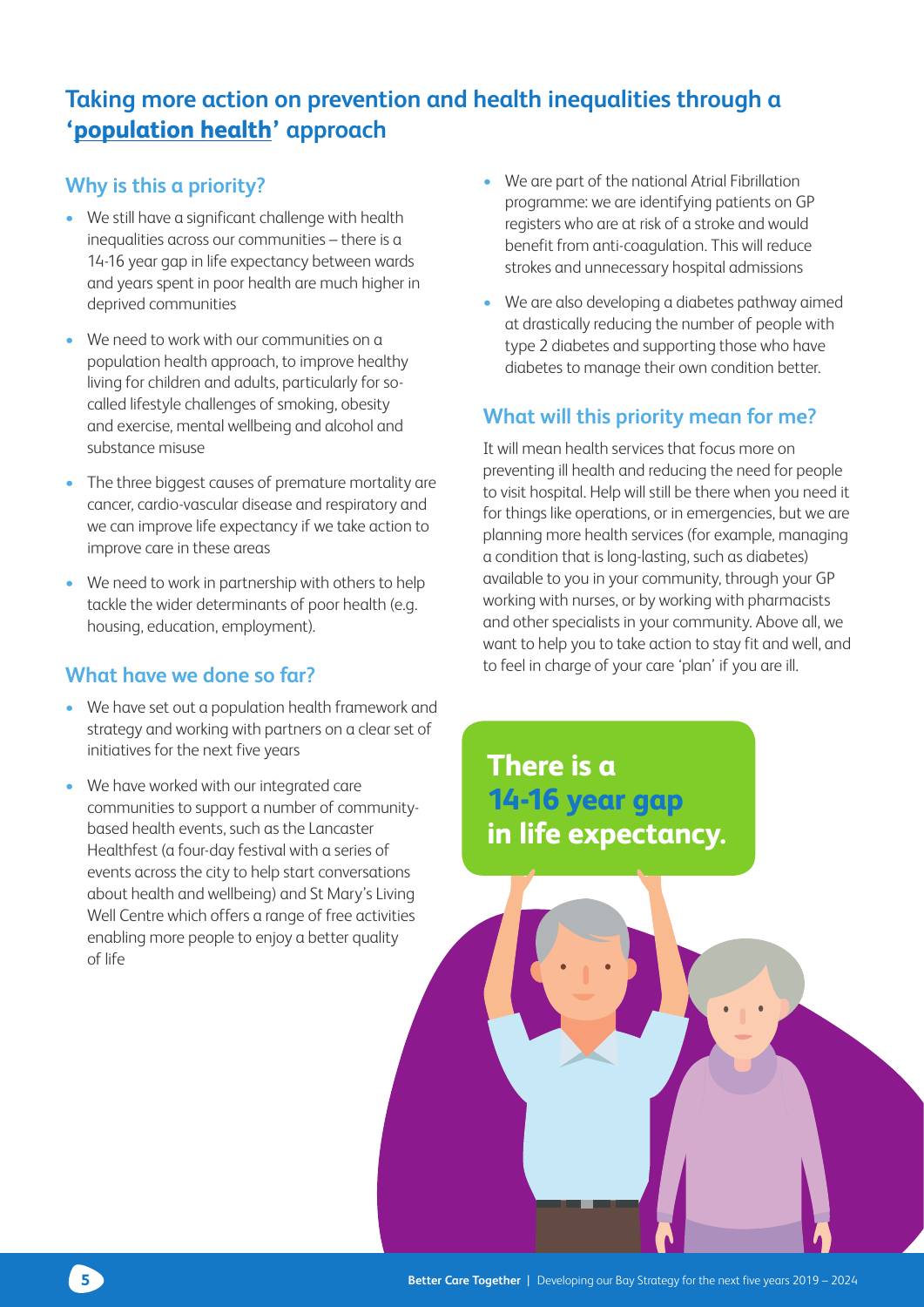# **Strengthen the sustainability of general practice and provide improved care through [Integrated Care Communities](http://www.bettercaretogether.co.uk/page.aspx?PID=18&ID=19) and Primary Care Networks**

# **Why is this a priority?**

- Our population is already older than the national average and ageing at a fast rate: there is a need to have good pathways and models of care to support frail older people
- We have a significant proportion of patients with one or more long-term conditions, there are high levels of unnecessary hospital admissions and outcomes could be better for adults and children
- Too often care isn't joined up leading to waste and poor patient experience; the way the NHS (and social care) is organised nationally and locally needs to change to support integration
- In many cases services are still organised the way they were 20-30 years ago or around the NHS and not around patients: we need to empower patients to manage their own care, increase care in community settings and radically change the way we deliver services such as outpatients
- The proportion of children within the overall population is falling and outcomes and services are not what they need to be if we are to give young people the best start in life.

#### **What have we done so far?**

- We have developed nine Integrated Care Communities (ICCs) around the Bay. These ICCs are integrating primary and community care (such as, district nurses, social workers and physios) closer to home, particularly working with patients with complex needs and reducing the need for hospital admissions
- We have developed an Integrated Musculoskeletal Service in the Bay where patients can get enhanced physiotherapy as an alternative to more invasive surgery. This is reducing outpatient referrals by 50%. We are now piloting 'ESCAPE – pain': a programme supporting patients with arthritis to improve selfmanagement of their pain
- We have piloted a new respiratory model in Lancaster and Morecambe, with enhanced care planning and management of the condition in a community setting, led by GPs with enhanced support from consultants. This has reduced outpatient appointments by 60%. The model is being rolled out across the Bay with enhanced community nursing support
- We have developed a new frailty pathway with 'risk stratification' by GP practices and ICCs to help to identify older people who may need earlier support (both health and social care) to maintain their independence in their own home.

# **What will this priority mean for me?**

By creating the nine integrated care communities we are integrating services and focusing our resources on the needs of local communities. It will also help us to strengthen the links between health and social care. Most importantly, it means we can work with you to help prevent poor health in the first place but if you do become ill, to work jointly with you to plan to meet your needs in the best way possible. When we get this right we know it reduces unnecessary hospital appointments and admissions.

In practice, this means that we will use a range of information to manage the health of the community proactively, by using predictive studies and early diagnosis to better identify and support people to stay healthy. We will be able to provide more coordinated care for the increasing number of people with longterm health conditions, by working in partnership. Individuals, families and communities will have a bigger role in managing their own health and wellbeing.

**Our population is already older than the national average and ageing at a fast rate.**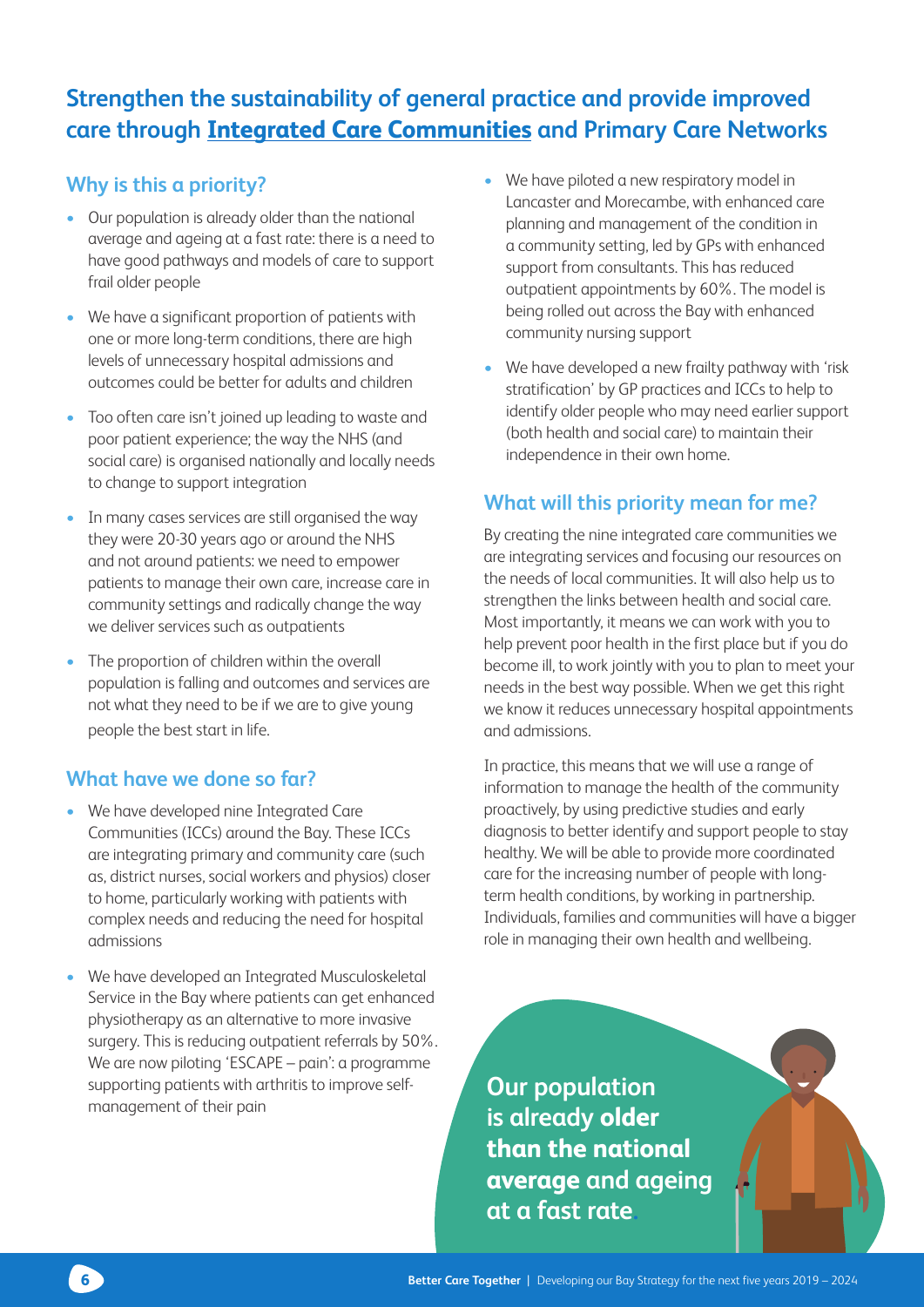# **Deliver care that [will prioritise real improvements](https://www.longtermplan.nhs.uk/wp-content/uploads/2019/01/the-nhs-long-term-plan-summary.pdf) in mental health, cancer, emergency care and planned care and [meet national standards](https://www.longtermplan.nhs.uk/wp-content/uploads/2019/01/nhs-long-term-plan-june-2019.pdf)**

# **Why is this a priority?**

We are not as good in providing these services as we would like to be. For example:

- The NHS expects to treat 95% of patients who attend A&E within four hours: at present we are only treating 82%. This means that an average of 1,370 people per month are not treated within four hours
- Where patients are not seen within four hours, no patient should wait longer than 12 hours. But at present an average of 65 patients per month wait 12 hours or more – many of these patients have mental health needs and A&E is not the right environment for their care
- The NHS expects that 85% of people who require cancer treatment receive that care within 62 days of being referred: at present only 77% are being treated. This means that 72 people a month are not being treated within the required timescales
- The NHS expects to treat 92% of patients within 18 weeks and no patient should wait longer than 52 weeks. At present only 82% of people are treated in 18 weeks and in 2018/19 many patients waited longer than 52 weeks. There were 116 breaches of the 52 weeks target (may include double counting of patients).

The causes of this underperformance are complex and varied. In most cases, rising demand and workforce recruitment are key factors – getting enough staff, with the right skills to live and work locally.

> **An average of 1,370 people per month are not treated within four hours**

These are also priorities identified by NHS England for all healthcare services. But we can do more locally: for example, we know we need to improve the quality of care and availability of primary and community mental health care services for both children and adults.

### **What have we done so far?**

- We are investing in additional community mental health services to support people before they reach crisis point. For example, we have expanded Improving Access to Psychological Therapies (talking therapies to help people with conditions such as anxiety and depression); we are also working with third sector organisations such as the Well and Richmond Fellowship to support people with a mental health crisis in the community as an alternative to A&E
- We are working with children and young people on a 'thrive' model for wellbeing and resilience. We have also been awarded accepted as 'trailblazer' to pilot new Mental Health Support Teams for early intervention on mental health and emotional wellbeing issues within school and college settings
- We are implementing new cancer pathways aimed at speeding up cancer diagnosis and treatment
- We are looking to new models of care in the community and efficiencies in the hospital to ensure more people are treated in A&E within four hours
- We are working with other providers (such as high street opticians and the independent sector) to ensure we have sufficient capacity to treat more patients as well as taking action to improve our local operating theatre efficiency and improving the way we organise outpatients.

# **What will this priority mean for me?**

Better, faster access to expert diagnosis and advice at the right time and in the right setting. It will also see more children and young people getting support for their mental health at an early stage, as well as cancer patients receiving treatment more quickly. All this will improve long term outcomes and patient experience.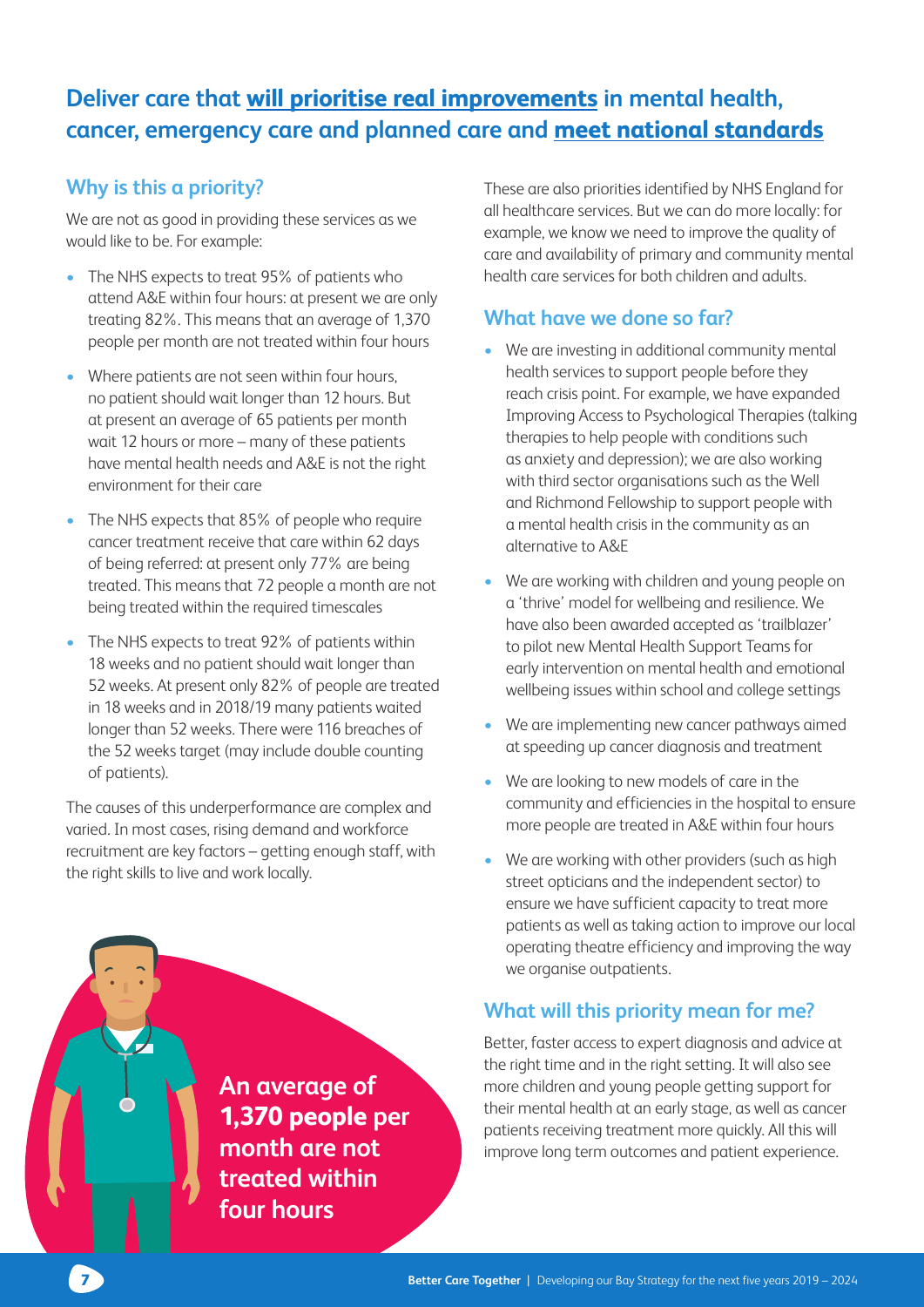# **Improve financial sustainability alongside the quality of service delivery**

#### **Why is this a priority?**

- We are spending £70m more than we receive from Government and many of our services cost significantly more than similar areas – even taking into account our geography and demography
- National recruitment shortages lead to significant gaps in our workforce, creating fragility in many of our services. For example, we have 27 vacancies for GPs in the area – 11% of the total GP workforce; and we have 160 nurse vacancies in hospital – 9% of total nurse workforce
- There is still too much waste in many of our services: for example, we have a 'did not attend' rate of 8%, (46,000 appointments) where patients did not come to an appointment or operation booked. This means staff can't use their time efficiently. With a monthly average of nearly 5,000 missed outpatient appointments that's £50,000 per month we could invest in improving services elsewhere
- Local authority funding has reduced by an average of 40% over the last five years impacting on care support; and there is fragility in the care sector, such as residential care and nursing homes
- We are not always maximising the use of digital technology to improve the way we deliver care to support sustainability of services
- Parts of our estates and some of our key equipment (e.g. theatres and diagnostic equipment) need upgrading but a lack of national capital is preventing this.

#### **What have we done so far?**

- More patients get treatment more quickly and now do not need to travel to hospital for an outpatient appointment, as GPs can speak to a hospital specialist easily: from April 2018 to April 2019, 10,426 conversations took place between GPs and hospital specialists.
- Nearly 16,000 patients who previously travelled to hospital for eye care have instead been seen at their local opticians. As well as reducing travel and associated costs for patients, it also means less waiting time. It also frees up appointments for people with more complex conditions that can only be managed in a hospital
- Patient Initiated Follow Up (PIFU) means that patients choose whether they are coping well with their condition and don't need a follow up appointment. This frees up clinical time for more complicated cases. Beginning in February 2017 in rheumatology, PIFU has expanded to cover 1,466 patients in four specialities: rheumatology; respiratory; gynaecology; and diabetic medicine
- More than 44,000 people across Morecambe Bay now book and cancel GP appointments, receive appointment reminders and add any important details to their personal calendars using the myGP iPlato app. People use the myGP app to order repeat prescriptions online, monitor the medication they are taking and share this information with healthcare professionals if needed.

#### **What will this priority mean for me?**

The NHS requires us to balance expenditure with the level of funding we have been allocated – or action could be taken by people from outside our area who do not understand our needs or the impact of their decisions. But very often, getting the right model of care leads to efficiency and savings: as the community eye care example above showed. Increasing our financial stability means that we can focus our longterm investment on the staffing and services that we need for the future. Increased staffing or new types of role mean more support for patients in the right setting: for example, new roles in primary care (such as first contact physiotherapists, social prescribers and more pharmacists) means patients will find it easier to access GPs when they need to.

**5,000 outpatient appointments are missed each month. That's £50,000 we could invest in improving services**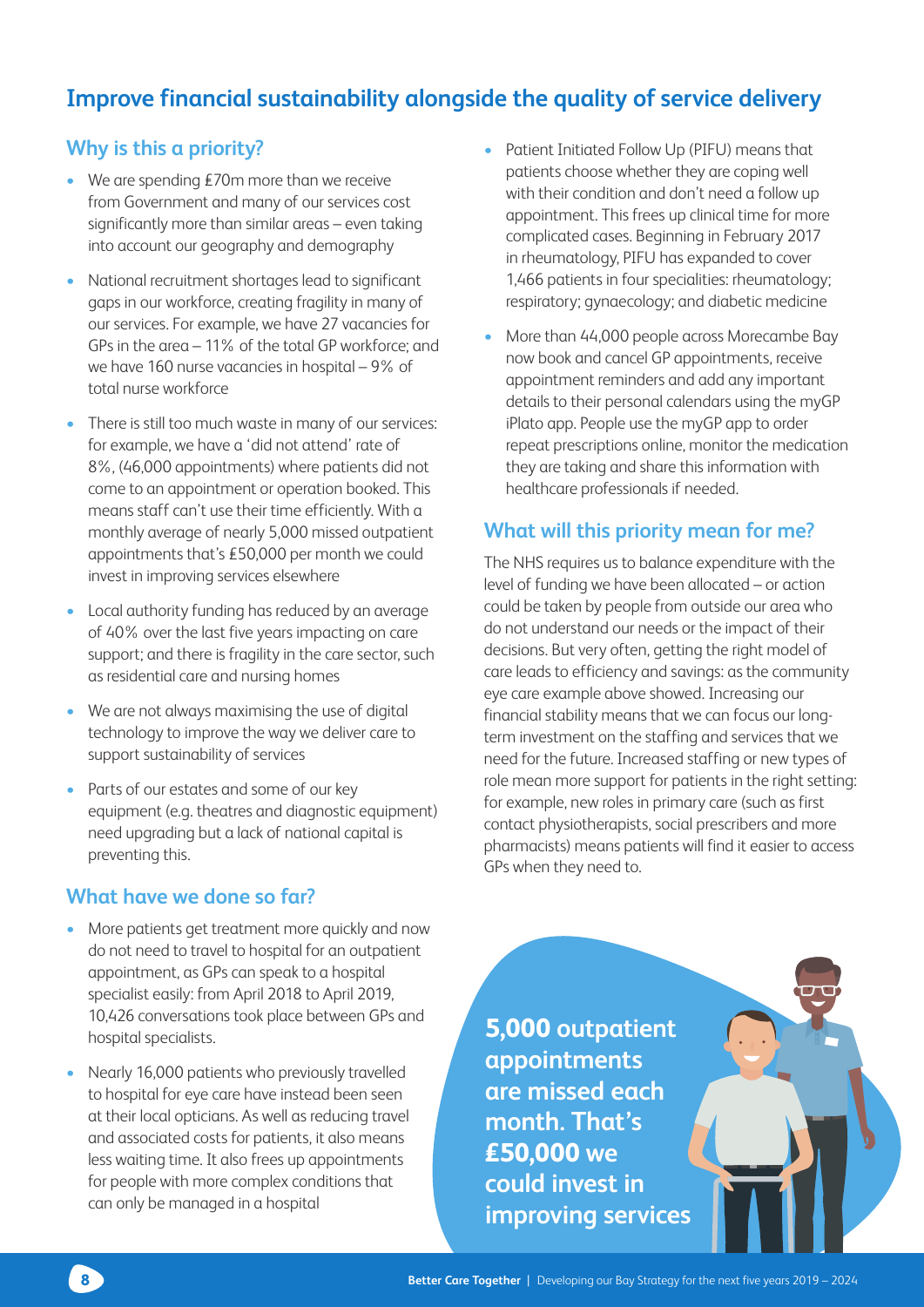**Develop and deliver more integrated care locally using the new NHS infrastructure at three levels: Lancashire and South Cumbria Integrated Care System; Morecambe Bay Integrated Care Partnership; and Integrated Care Community and Primary Care Network**

### **Why is this a priority?**

In the **[Long Term Plan](https://www.longtermplan.nhs.uk/)**, NHS leaders have set out a new organisational structure for the NHS. This structure focuses on delivery of health and care on geographical 'place' basis, with more collaborative planning to integrate services. All NHS organisations are developing plans to implement this new way of working.

For us, this means working at three different levels locally:

- **• Integrated Care Community:** typically based on population of 30-60,000; with a focus on integrating care at neighbourhood level for long term conditions (such as respiratory and diabetes) with a population health focus on prevention and wellbeing, as well as better social care and managing frailty
- **• Morecambe Bay Integrated Care Partnership:** based on the 345,000 people of Morecambe Bay; with a focus on general hospital services (such as A&E and surgery) and mental health and community services best delivered on a wider footprint than ICC (such as Integrated Musculoskeletal Service and community mental health teams)
- **• Lancashire and South Cumbria Integrated Care Systems:** based on the 1.7m population; with a focus on setting consistent standards, allocating resources in line with need and organising specialist services best delivered on a bigger footprint (such as radiotherapy or hyper acute stroke units).

#### **What have we done so far?**

• We have already established nine Integrated Care Communities, who are integrating community health services and social care around GPs and patients and improving outcomes and patient experience in areas such as respiratory and frailty

- We have established Bay Health and Care Partners (BHCP) as an Integrated Care Partnership to ensure we plan and deliver health and care together in the best interests of people in Morecambe Bay
- We are also part of the Lancashire and South Cumbria Integrated Care System
- BHCP has combined services from Blackpool Teaching Hospital Trust, Cumbria Partnership Foundation Trust and University Hospitals Morecambe Bay Trust into one organisation to support integration and ensure consistent approaches to our pathways of patient care
- BHCP is bringing mental health services currently provided by two different Trusts under one organisation with plans to transform care for adults and children and ensure more integration with physical care within integrated care communities.

# **What will this mean for me?**

Collaborative working means that we can collectively achieve more than we can individually, with each member of the partnership contributing skills, resource and expertise to provide the best services possible for the communities of Morecambe Bay. All too often patients tell us 'they get passed around between teams' and have to 'tell their story' multiple times.

We want to break down these barriers and integrate care: between hospital, GP and community care; between health and social care; and between physical and mental health care.

Developing new models of organisation that are responsive and agile will reinforce our ability to meet future challenges. They will:

- Support our communities and our staff,
- Strengthen partnerships to improve care and promote innovation
- Plan to improve our population's health and our use of resources.